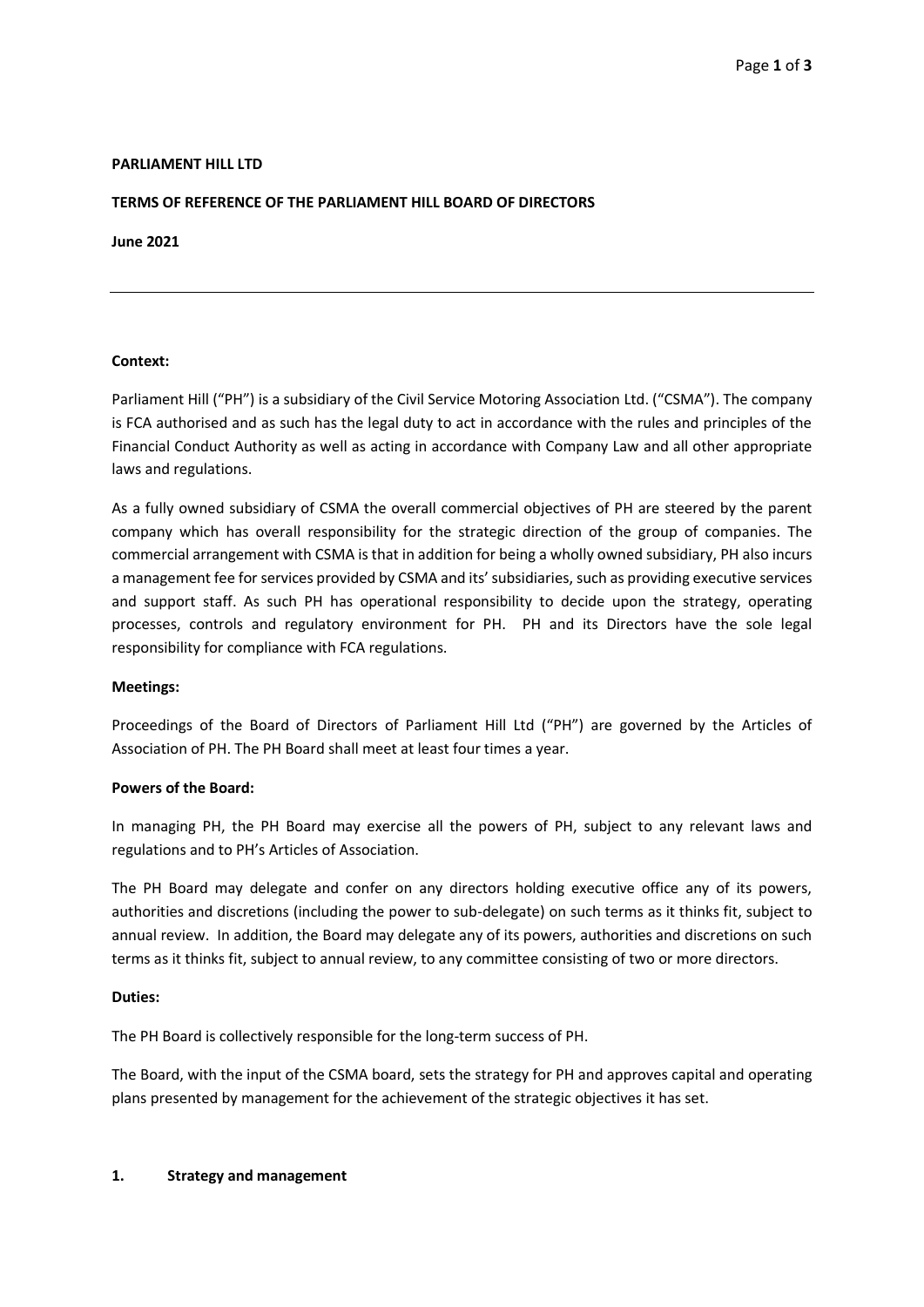- 1.1 Responsibility for overall management and long-term success of PH
- 1.2 To formulate and approve PH's long-term objectives and strategy after considering the overall CSMA strategy
- 1.3 To receive services from CSMA, the parent company and other companies within the group.
- 1.4 There will be a minimum of one but no maximum of Directors, of which one must be a non-Executive Director.
- 1.5 A quorum is two Directors.
- 1.6 The Chairman of the board will be an appointed NED.

# **2. Financial and internal controls**

- 2.1 Oversight of PH's operations ensuring:
	- competent and prudent management and sound planning
	- an appropriate system of internal control
	- appropriate accounting and other records
- 2.2 To approve PH's annual budgets and business plans
- 2.3 To ensure maintenance of a sound system of internal control and risk management
- 2.4 To approve PH's Annual Report and Accounts including the corporate governance statement and remuneration report
- 2.5 To approve any significant change in accounting policies/practices
- 2.6 To approve the remuneration of the auditors and recommendations for the appointment or removal of auditors in agreement with CSMA Board
- 2.7 Monitor the performance of PH's businesses against plan, budget and forecasts
- 2.8 To approve any capital expenditure or contract with a value of £50k or more. Capital expenditure or contracts with a value of £250k or more will require CSMA board approval or delegated authority.
- 2.9 To monitor and ensure that due diligence contractual processes are followed, particularly in respect of financial, compliance, legal and regulatory requirements.